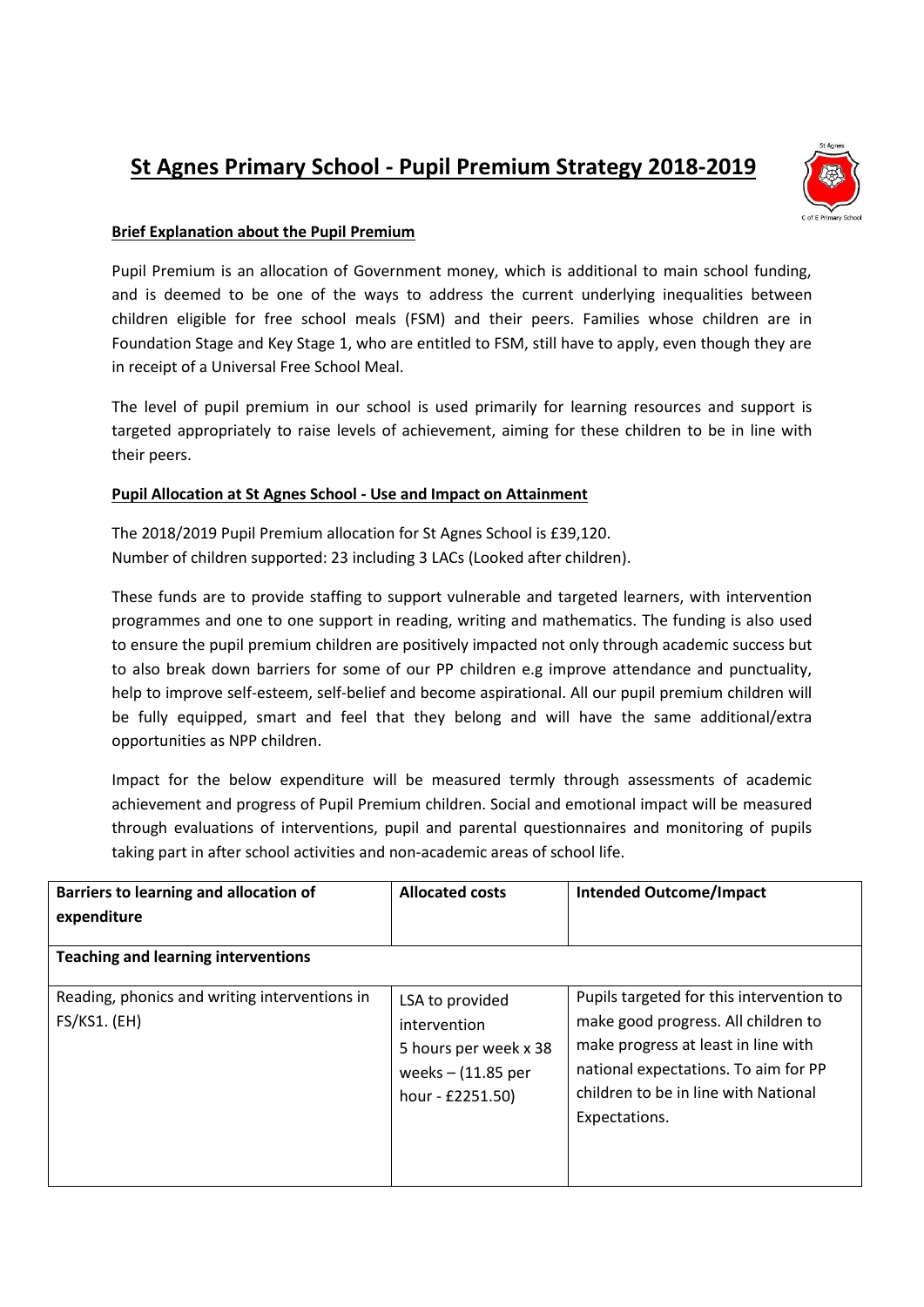| KS1-Group tuition<br>Specific Maths and writing that individual<br>children find challenging. Small group work to<br>also help children build their self-esteem.<br>Specific interventions to ensure PP children<br>achieve greater depth.<br>Specific intervention to ensure PP catch up<br>from emerging to expected. | Intervention teacher -<br>12 hours per week<br>£5122.40 | Pupils targeted for this intervention to<br>make good progress. All children to<br>make progress at least in line with<br>national expectations. To aim for PP<br>children to be in line with National<br>Expectations.<br>To aim for targeted children to achieve<br>greater depth. |
|-------------------------------------------------------------------------------------------------------------------------------------------------------------------------------------------------------------------------------------------------------------------------------------------------------------------------|---------------------------------------------------------|--------------------------------------------------------------------------------------------------------------------------------------------------------------------------------------------------------------------------------------------------------------------------------------|
| Learning support Assistant - to provide<br>specific intervention to ensure PP<br>achievement                                                                                                                                                                                                                            | 15 hours per week -<br>£6754.50                         |                                                                                                                                                                                                                                                                                      |
| (SR and KCW)                                                                                                                                                                                                                                                                                                            |                                                         |                                                                                                                                                                                                                                                                                      |
| Individual targeted support for reading in Key<br>Stage Two (SR)                                                                                                                                                                                                                                                        | 3 hours per week -<br>(E2280)                           | Children becoming competent readers<br>of a variety of texts and comprehension<br>skills developing. Reading levels to be in<br>line or above national expectations.                                                                                                                 |
| Specific group targeted support in Numeracy<br>in Key Stage Two(SR)                                                                                                                                                                                                                                                     | 3 hours per week -<br>(E2280)                           | Children to be given extra support to<br>develop Mathematical skills and<br>become more competent<br>Mathematicians.                                                                                                                                                                 |
| Small group work with targeted (at risk of not<br>achieving in Summer term) children in Reading<br>(SR)                                                                                                                                                                                                                 | 3 hours per week -<br>(E2280)                           | Develop self-confidence. Develop<br>inference and deduction skills.                                                                                                                                                                                                                  |
| Numeracy and Literacy resources and<br>interventions bought (Power of 1 and 2, direct<br>phonics and Word Wasp)                                                                                                                                                                                                         | £1000                                                   | Develop basic Literacy and Numeracy<br>skills and provide specific interventions.                                                                                                                                                                                                    |
| Learning support assistant to provide specific<br>intervention in Upper and Lower Key Stage 2<br>to target PP children                                                                                                                                                                                                  | 15 hours per week -<br>(E6754.50)                       | Children to make good progress and be<br>in line with national expectations.                                                                                                                                                                                                         |
| Additional lunchtime support for pupil<br>premium child to ensure access to social<br>times. Teacher to do daily dinner duty to<br>support pupil premium children.                                                                                                                                                      | 1 hour per day - £2850                                  | Pupil premium child is able to access<br>social situations.                                                                                                                                                                                                                          |
| Counselling service for vulnerable children -<br>emotional wellbeing - 2 children                                                                                                                                                                                                                                       | £28 per child x 38 -<br>£2128)                          | To enable children to deal with<br>emotional and traumatic difficulties<br>and be able to access learning more<br>successfully.                                                                                                                                                      |